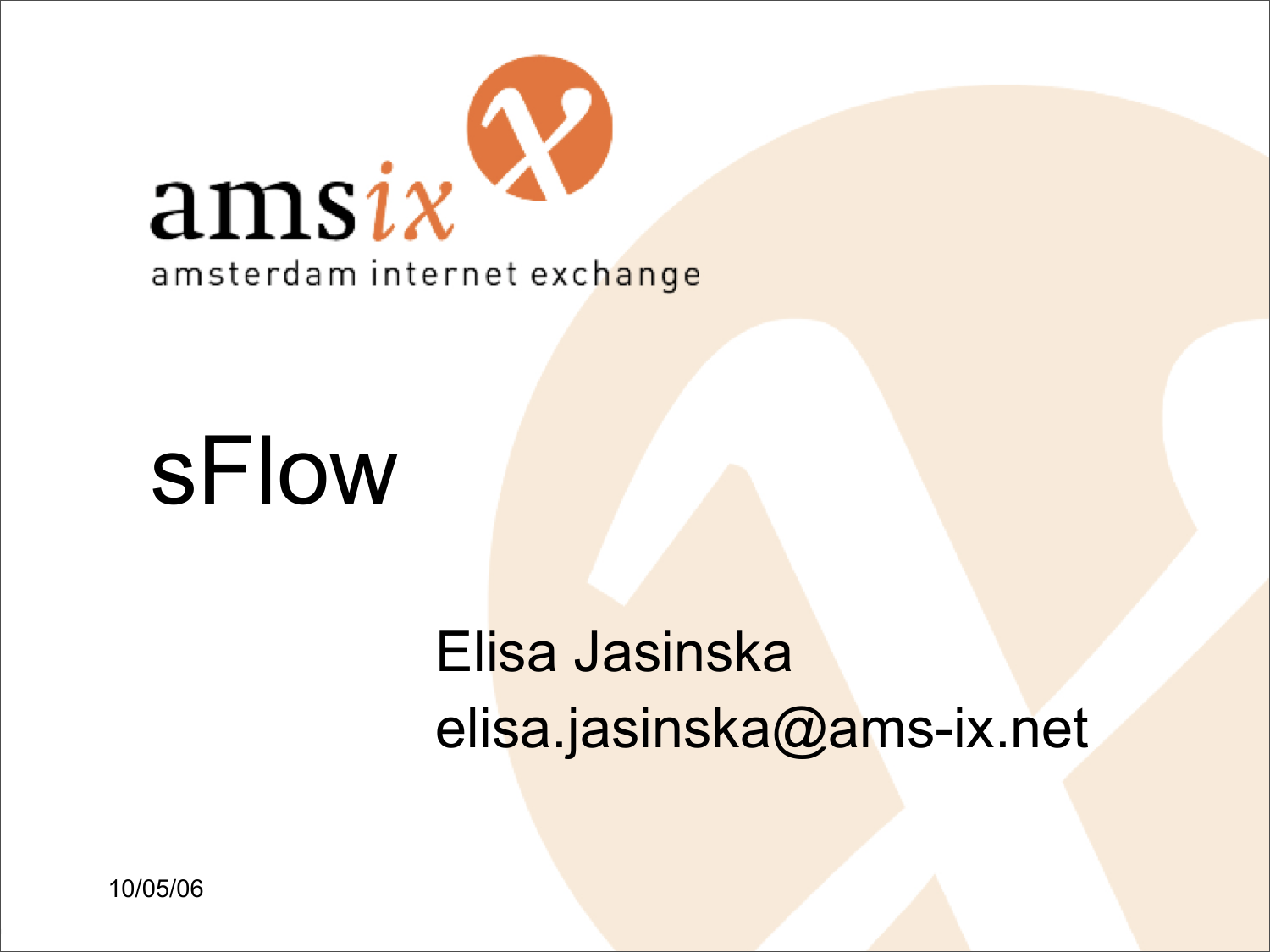

#### • Agenda

- What is sFlow?
- AMS-IX requirements
- Existing software solutions
- Performance issues
- Software used at AMS-IX
- Results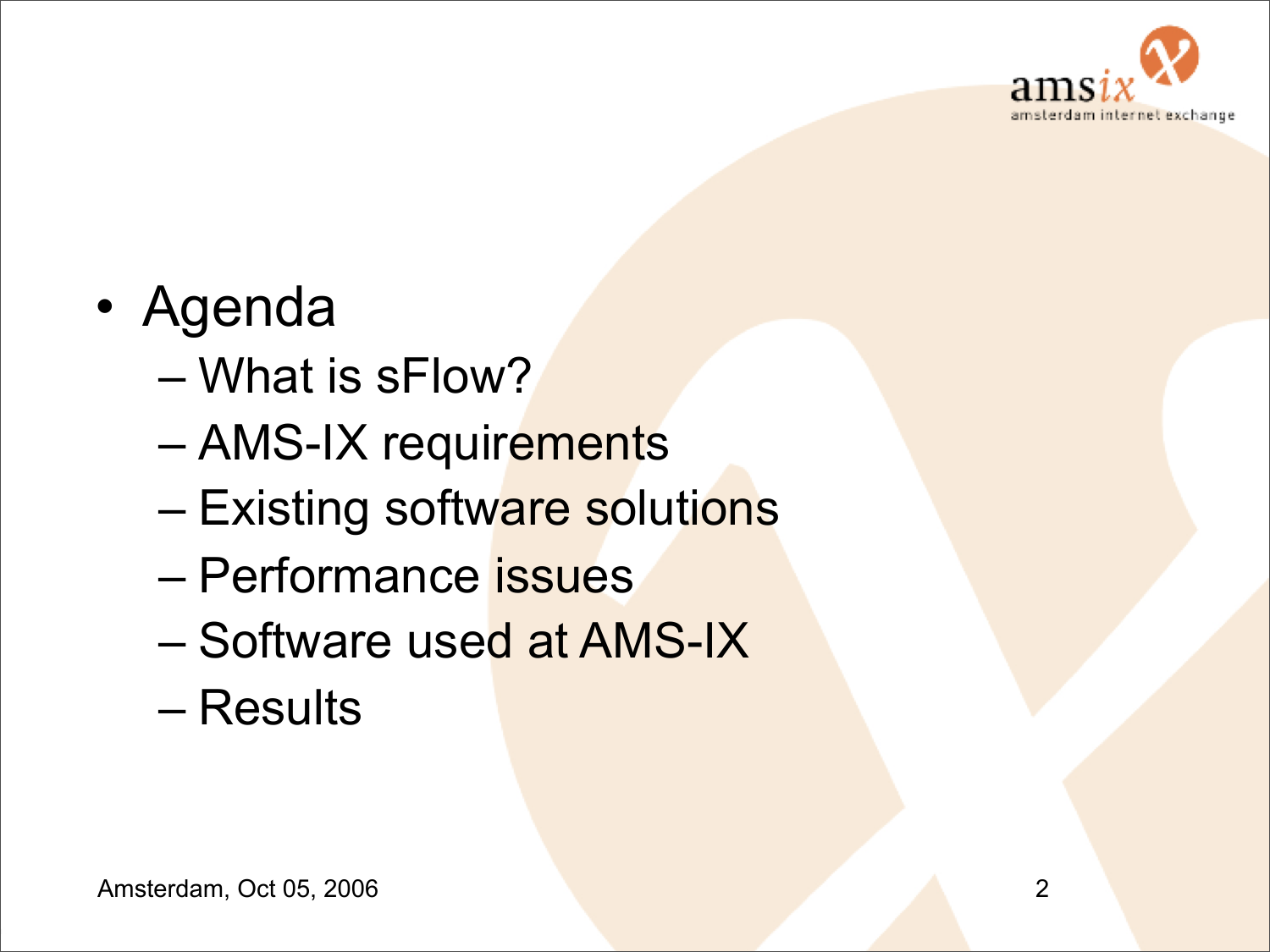

- What is sFlow?
	- Monitoring networks
	- Cisco IOS NetFlow
	- Sampling mechanism, not "touching" every packet
	- Applicable to high speed networks (>= 1GE)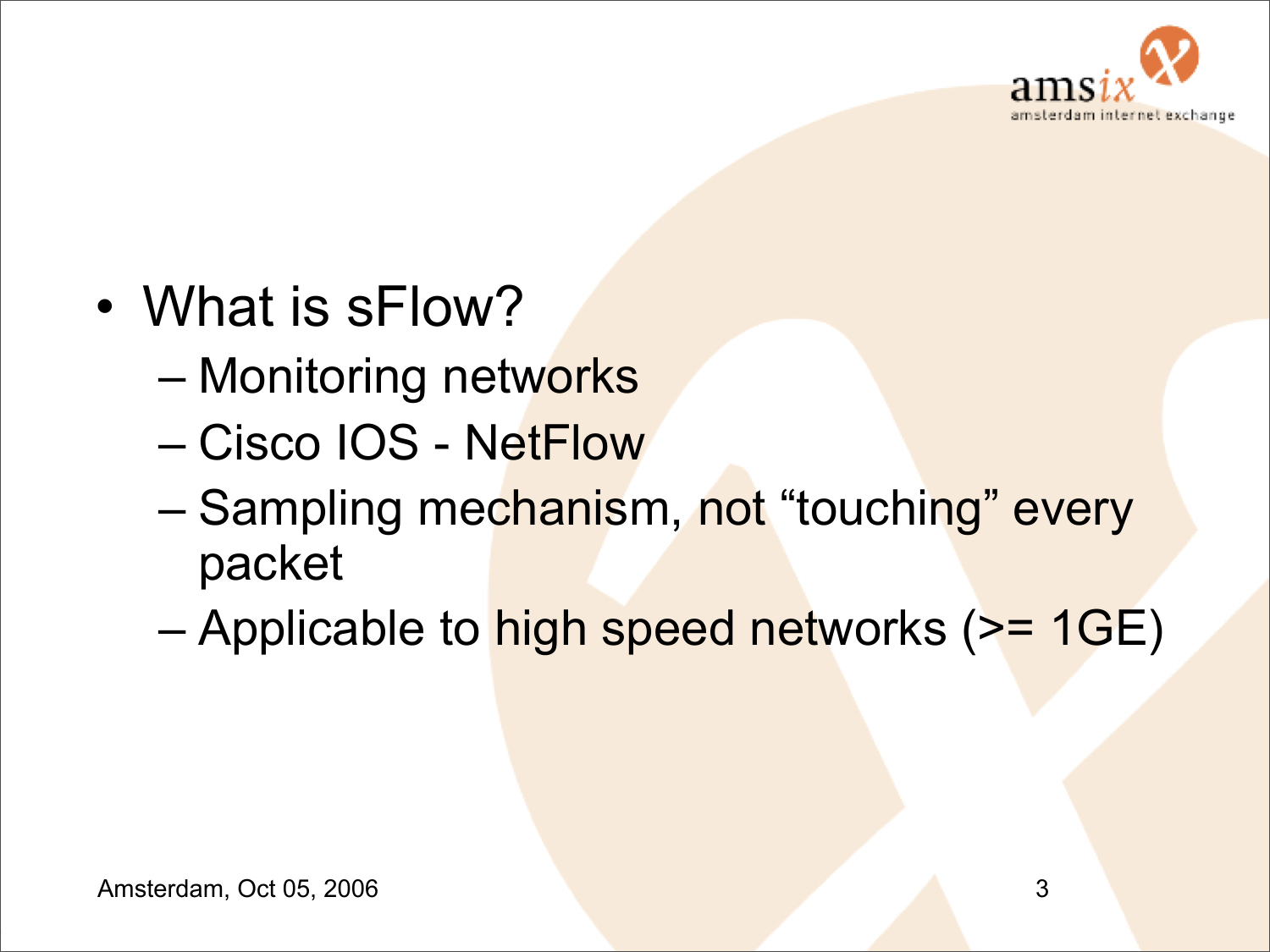

- What is sFlow?
	- sFlow datagrams sent via UDP
	- Datagram format standard defined in RFC 3176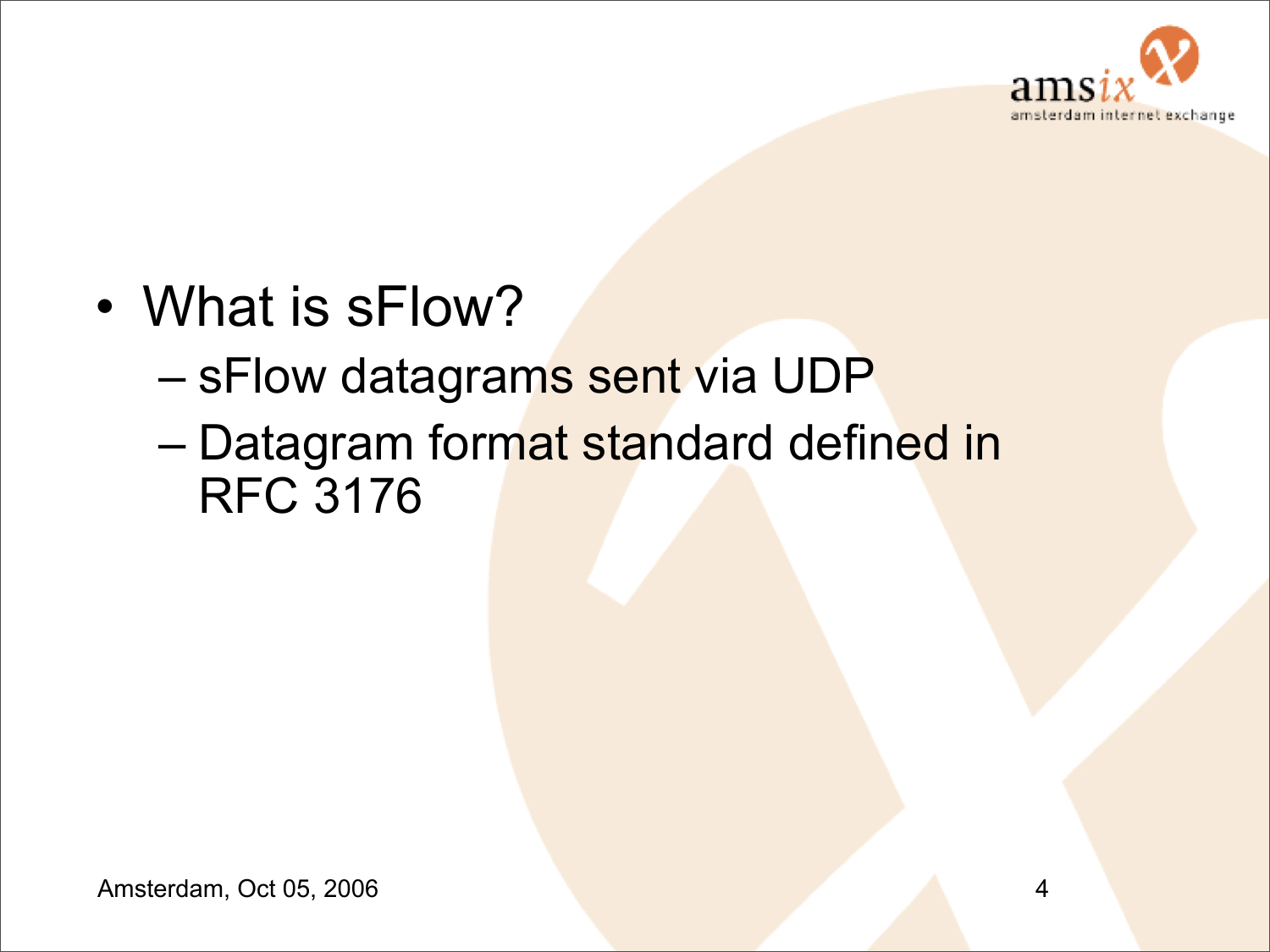

- What is sFlow?
	- Flow samples
		- Whole captured packet (L2-L7)
	- Counter samples
		- Interface counters (octets/pkts/errors)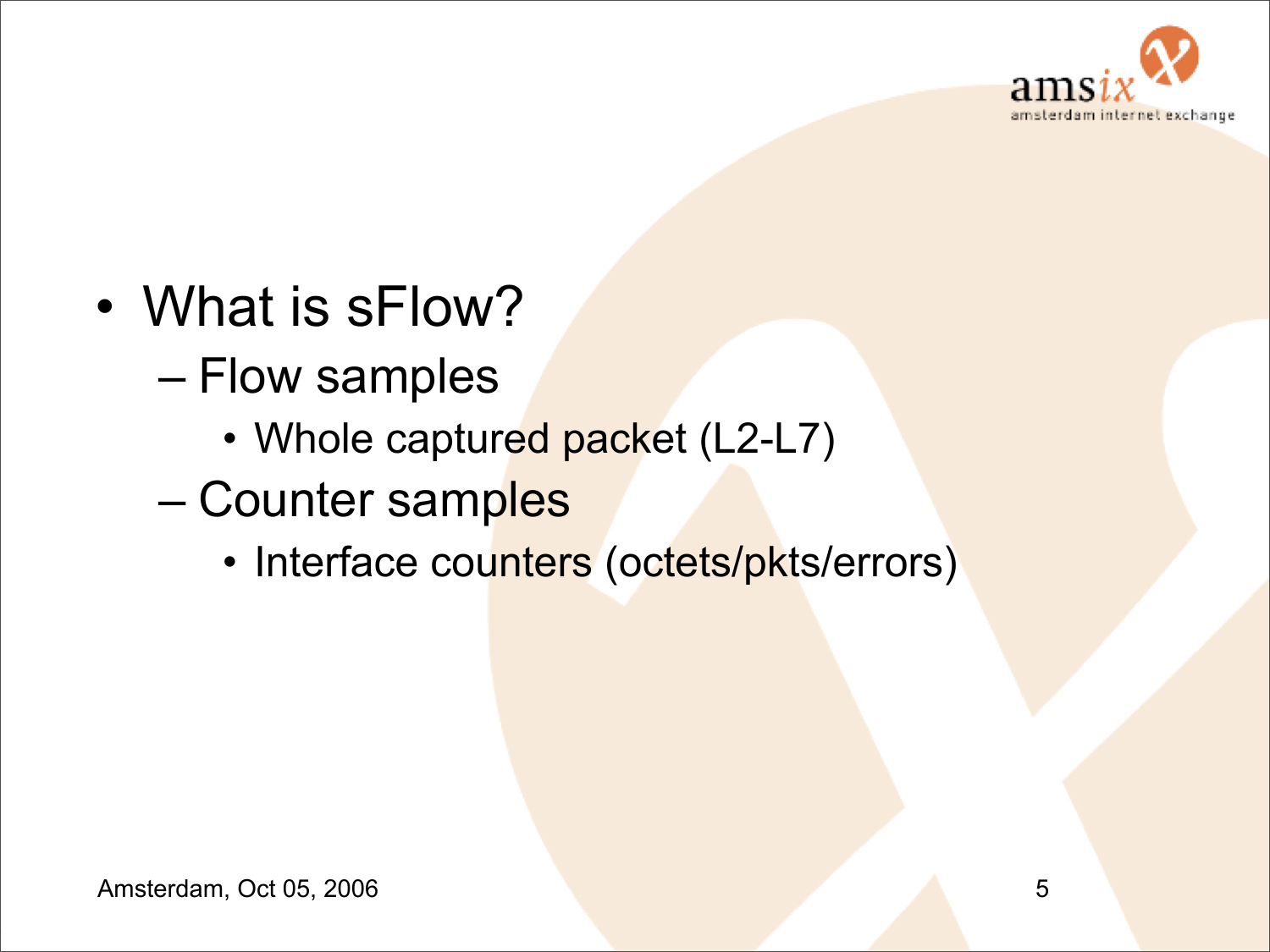

- What do we need?
	- Hardware supporting sFlow (eg. Switch)
	- Central server to collect the data
	- Software analyzing the received data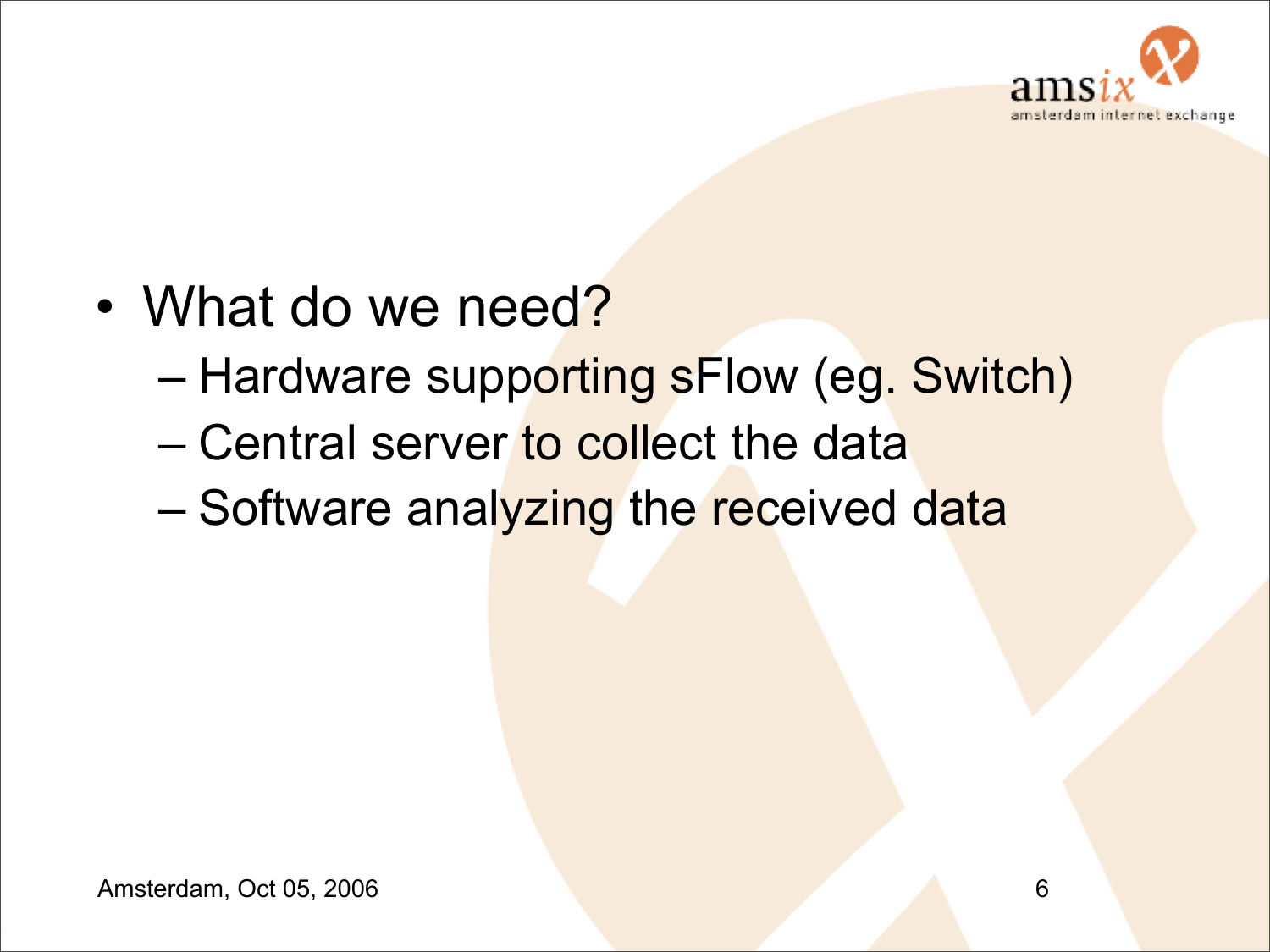

#### • How does it work?

Traffic In/Out

Sampling rate eg. 1 out of 8192

Up to 10 samples one sFlow datagram

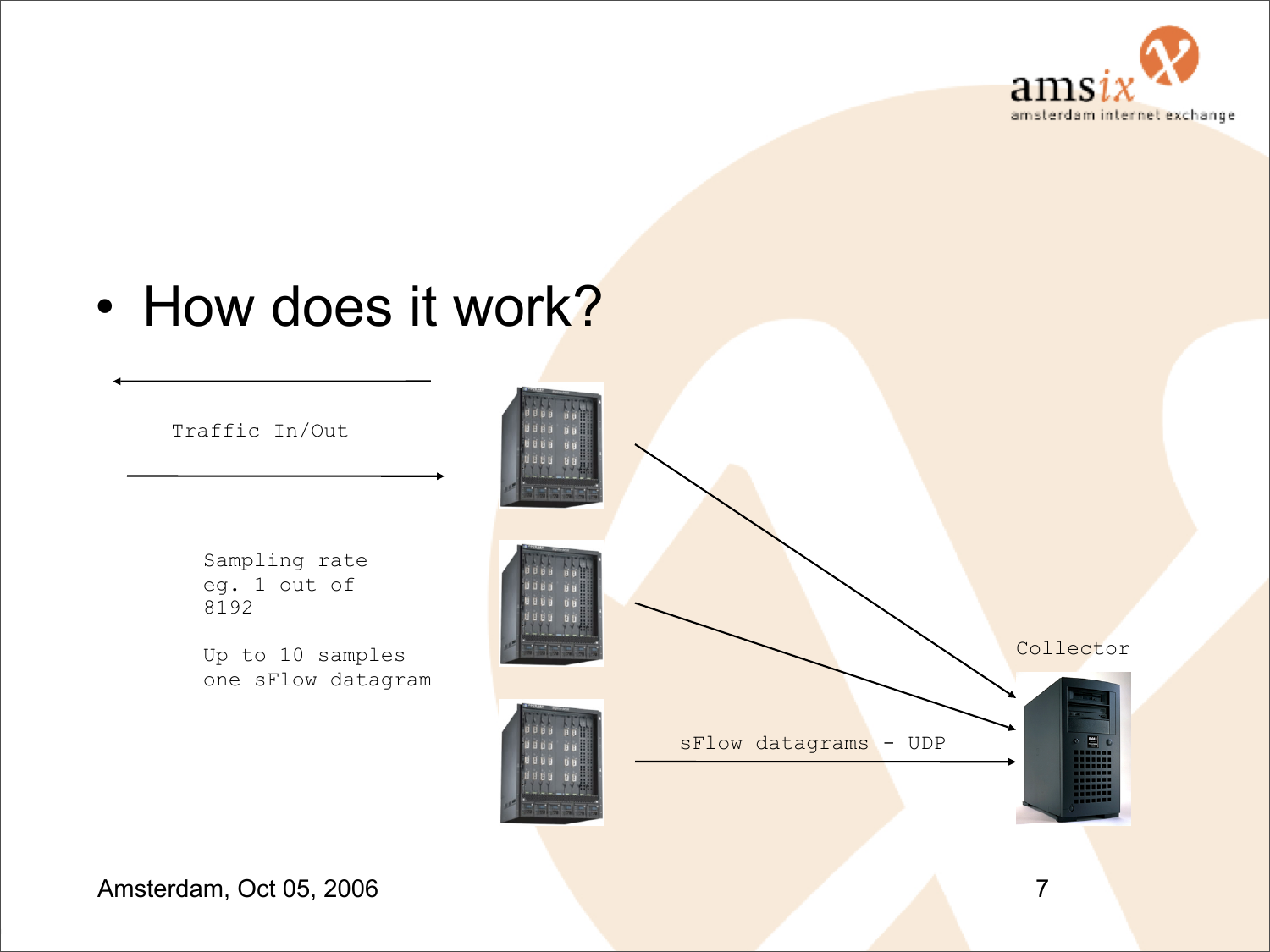

- AMS-IX requirements
	- Use flow samples to:
		- Provide member-to-member traffic information
		- See growth of (or lack of) of IPv6
	- Due to high throughput a very efficient system is required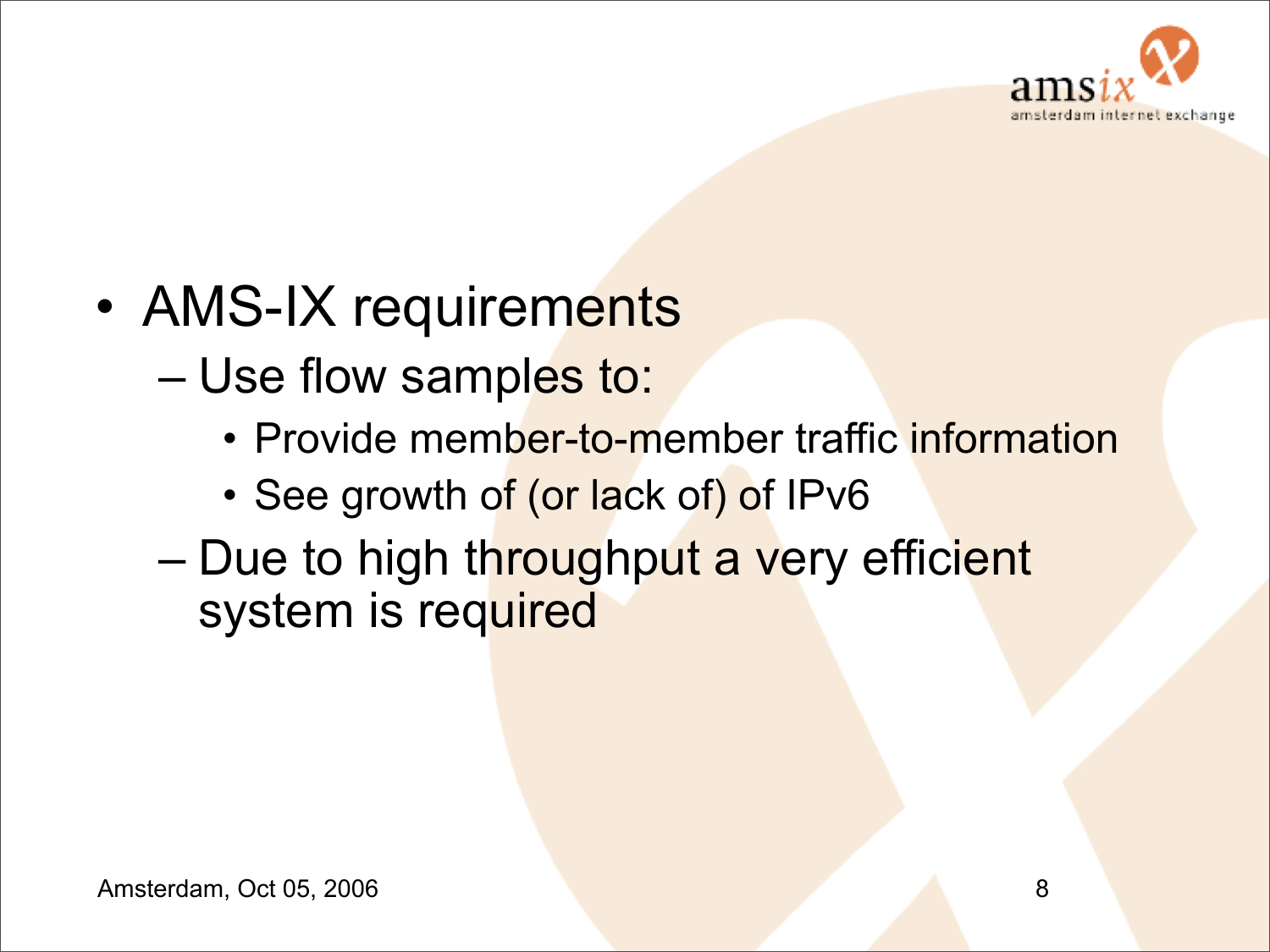

- Existing software solutions
	- Free software:
		- InMon sflowtool
		- Pmacct
		- sFlow2MySQL
	- Commercial:
		- InMon Traffic Sentinel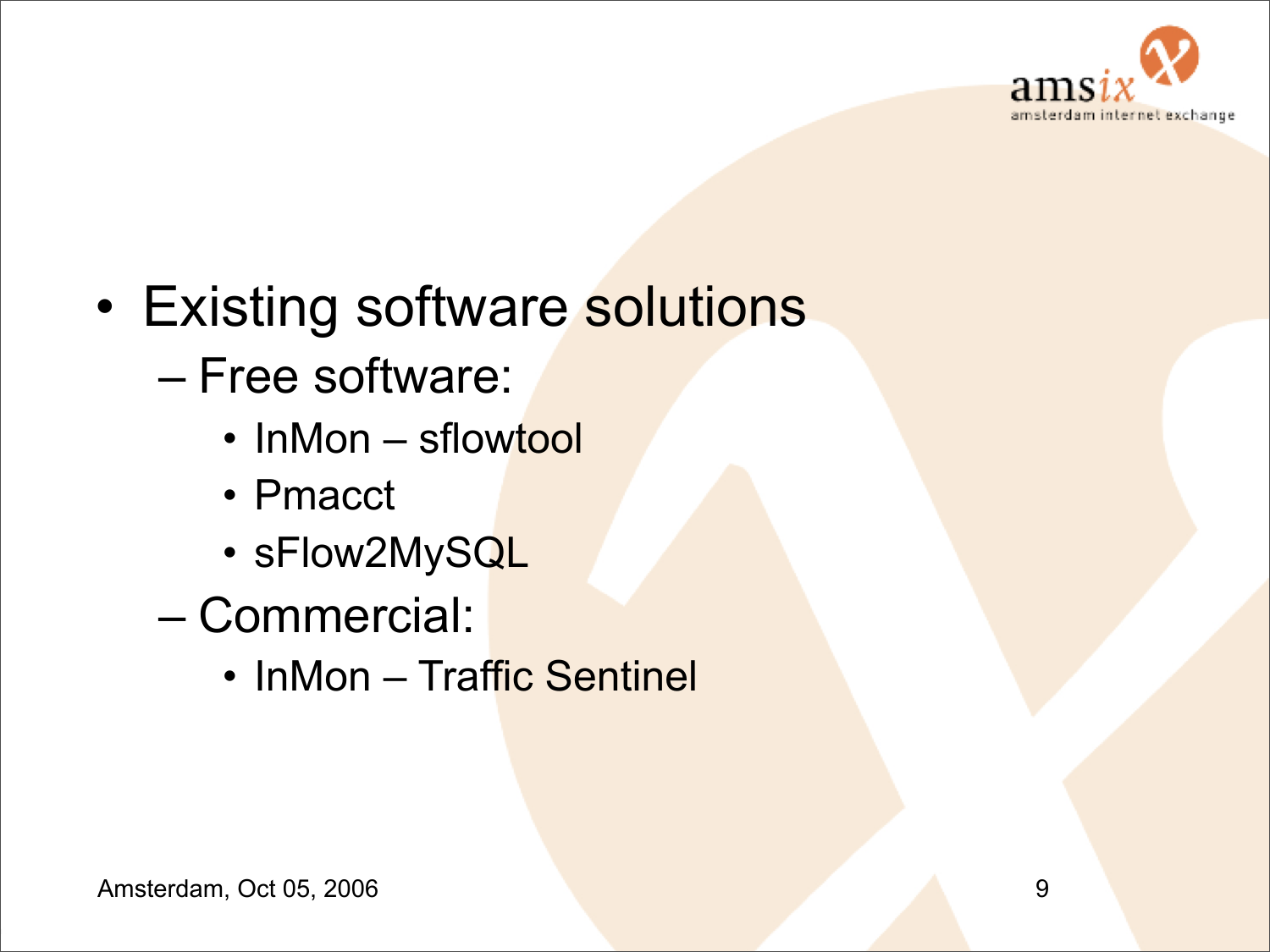

- Issues with existing software
	- Saving each sample to DB
	- No caching or preprocessing possible
	- Graphing with RRDtool overhead (same data saved twice)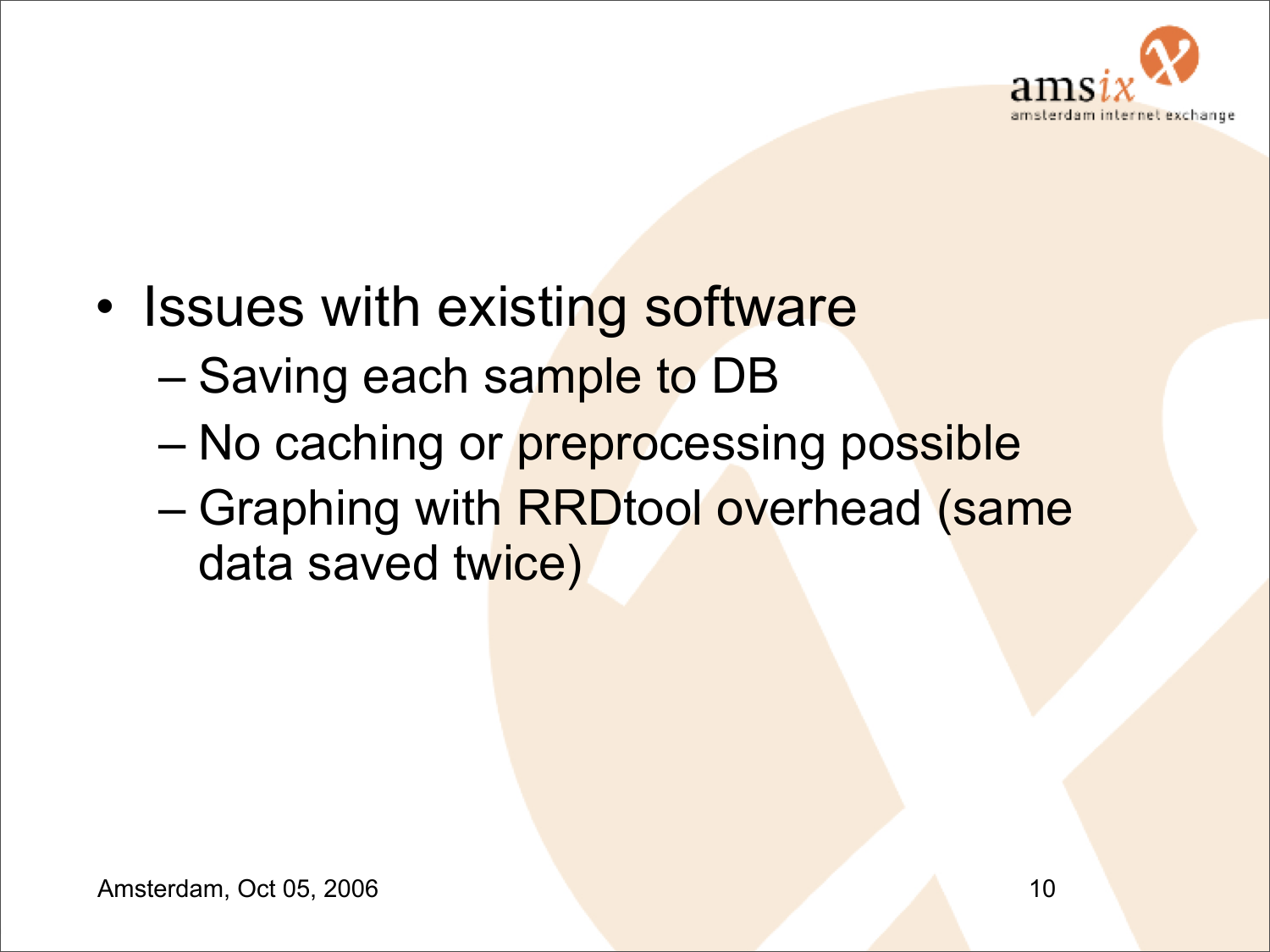

- Performance issues at AMS-IX – Traffic up to 180 Gb/s (30 Mpps)
	- ca. 3500 Samples per second
	- > each sample cannot be stored in DB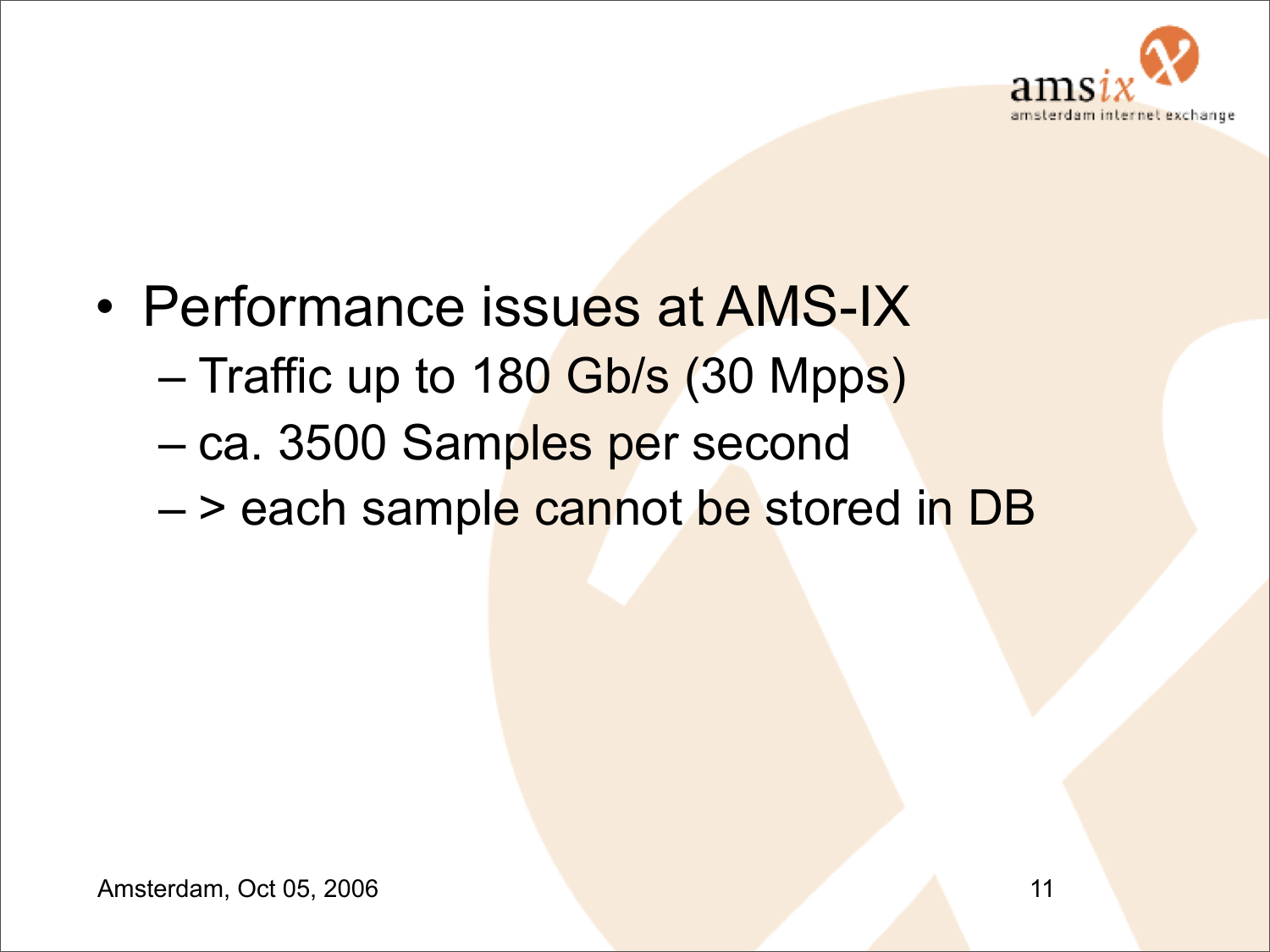

- Software developed at AMS-IX – Written in PERL
	- Easy to understand
	- Good integration with RRDtool
	- Due to PERL's re-use architecture (modules) lots of subtasks are already handled
	- Largest common denominator of a language understood at the AMS-IX NOC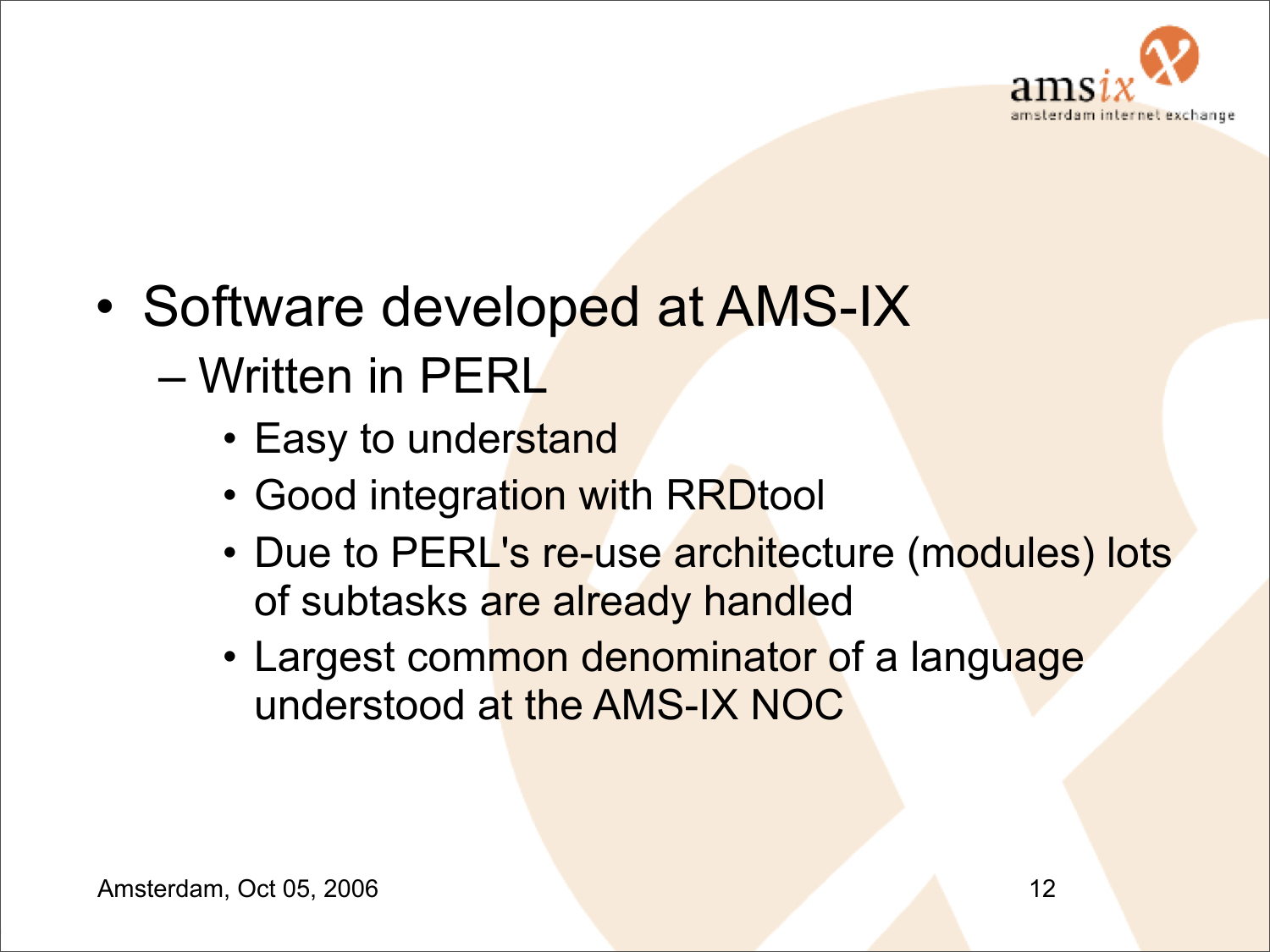

#### • Net::sFlow

- Decode sFlow datagrams
- Supports sFlow version 2/4 and version 5
- Single (exportable) function, decode()
- Available on CPAN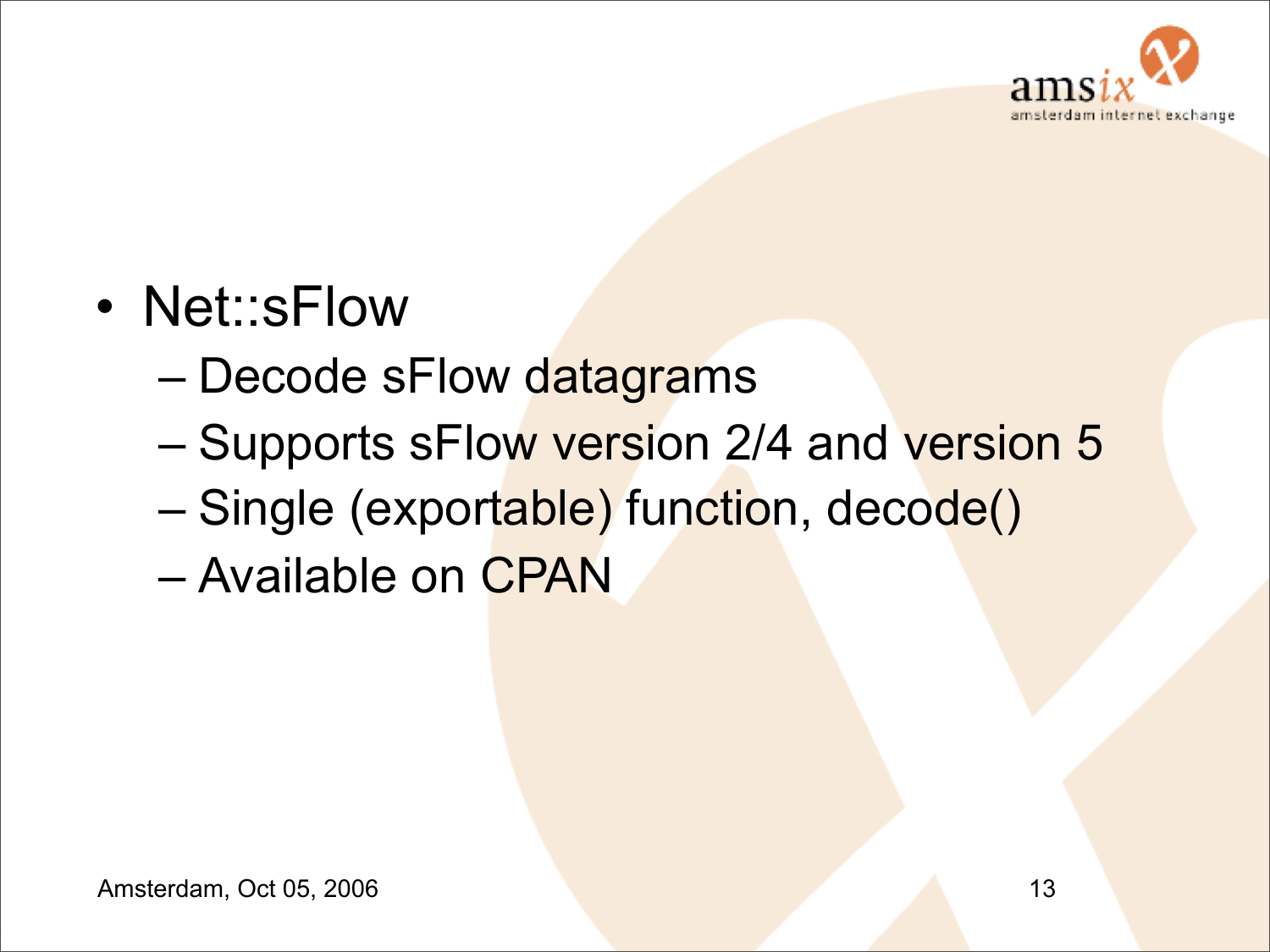

- sFlow daemon
	- Based on module Net::sFlow
	- Receives UDP datagrams
	- Analyzes the **information**
	- Stores data to RRD files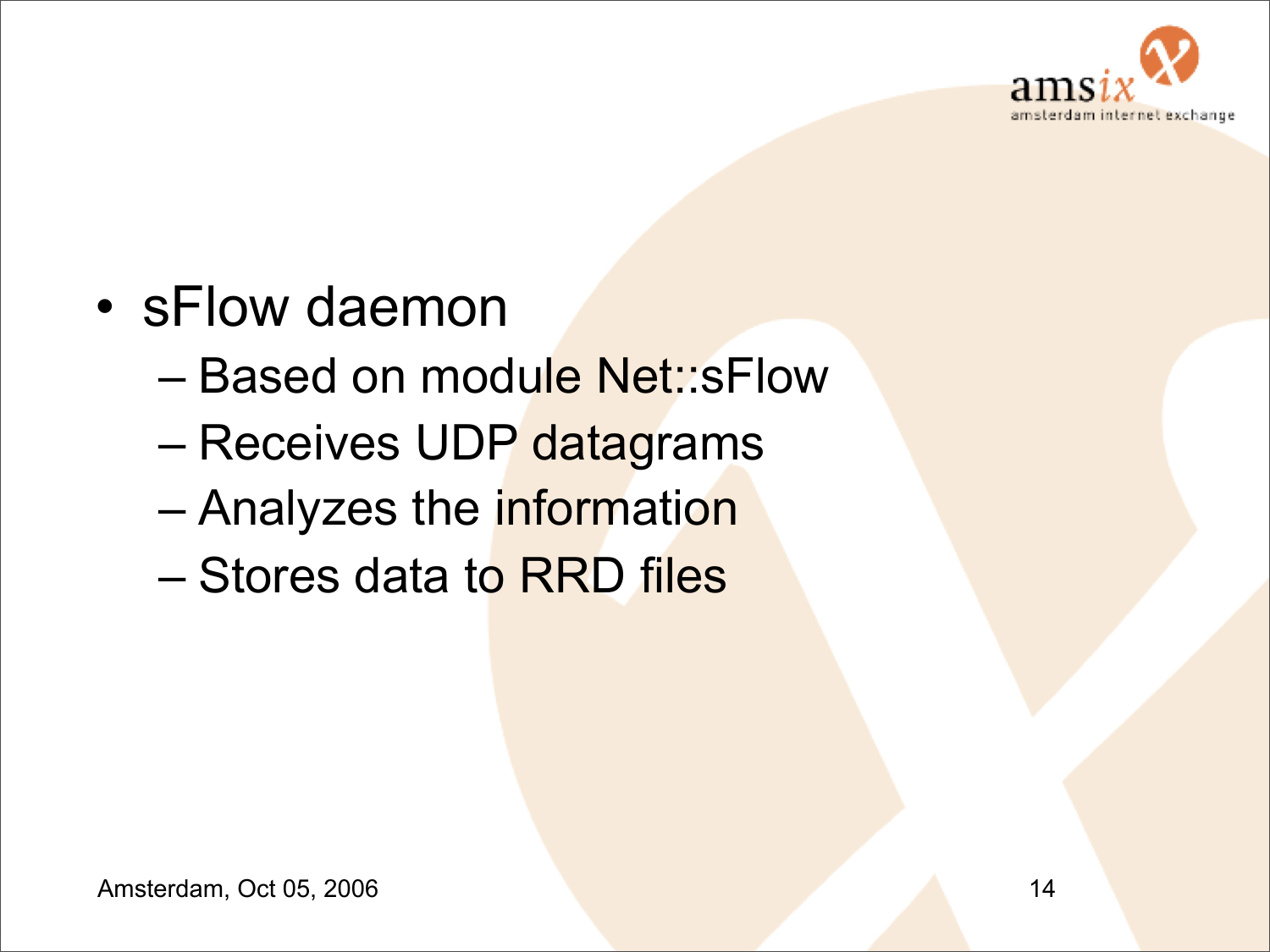

#### • Performance results

#### – CPU usage while decoding sFlow datagrams

#### – Growing linearly with amount of packets / samples





Amsterdam, Oct 05, 2006 15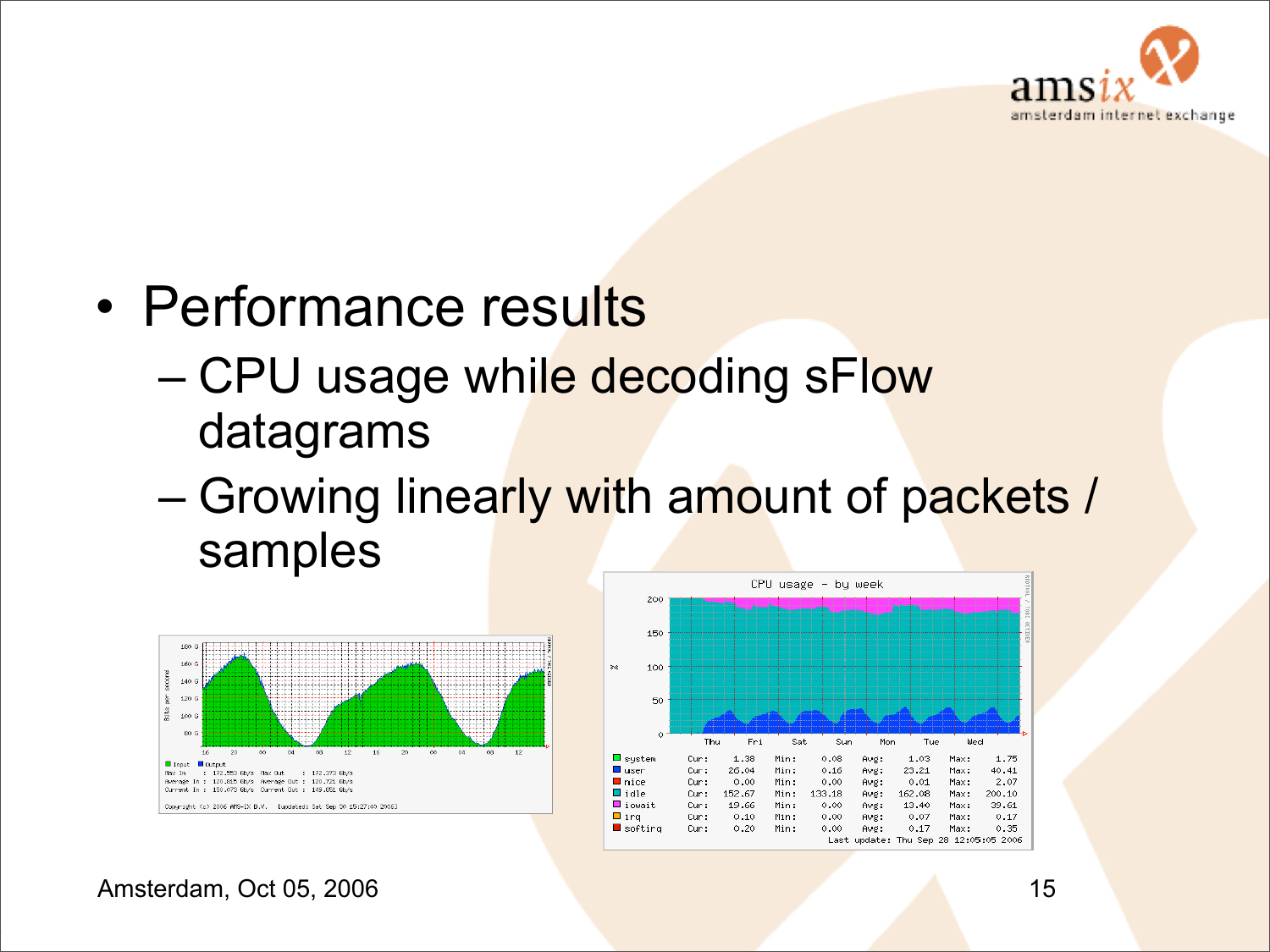

- Performance results
	- I/O performance while writing data
	- Currently:
		- Writing ca. 40 000 RRD files in 8 seconds
	- High load tests:
		- Writing 130 000 RRD files in 27 seconds
	- Max. at AMS-IX 160 000 conversations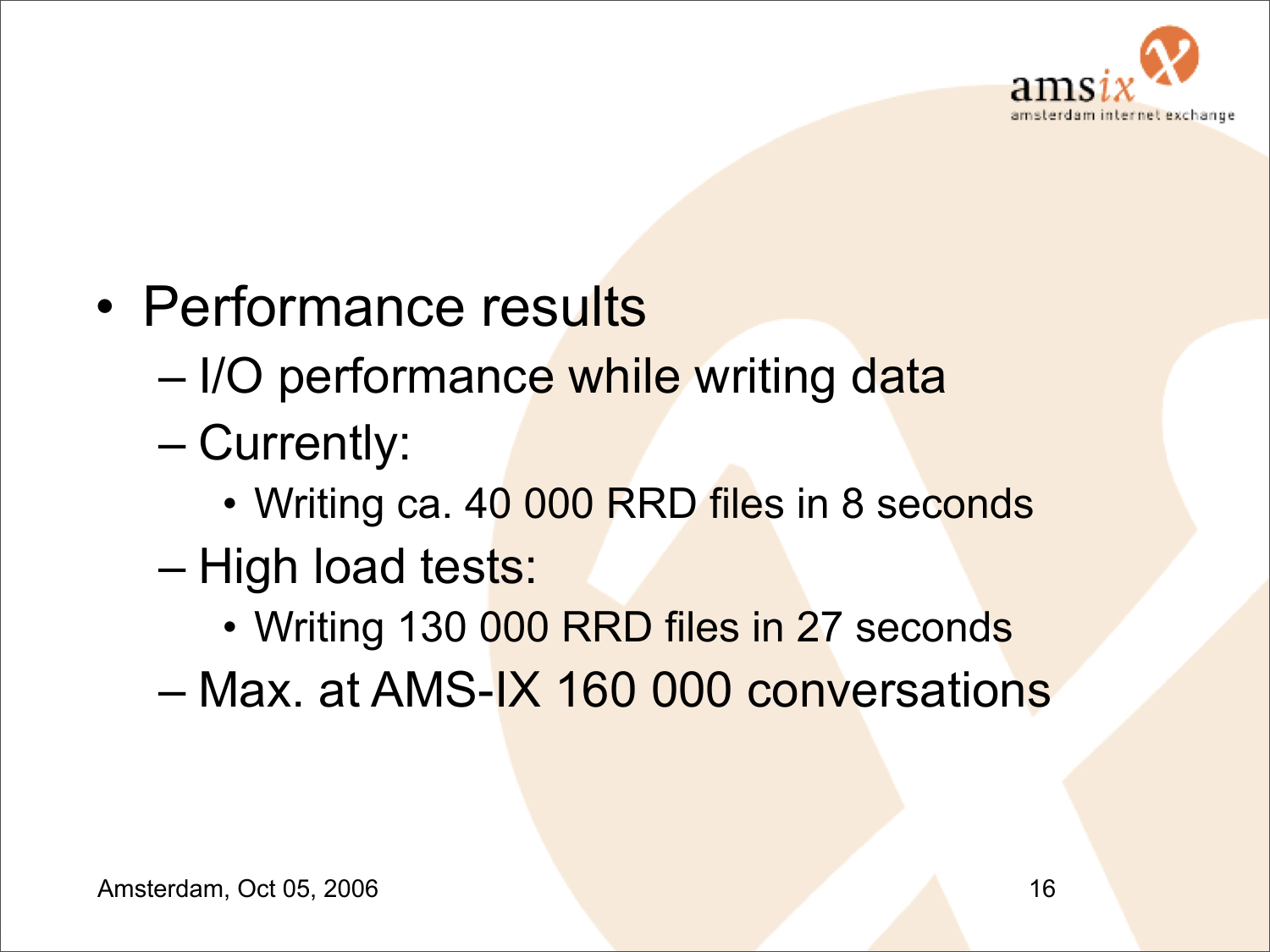

- Performance results Foundry hardware – BigIron 15k
	- ASIC (Application-specific integrated circuit)
	- Switch CPU not affected
	- $-$  MG8 & RX $*$ 
		- Blade CPU affected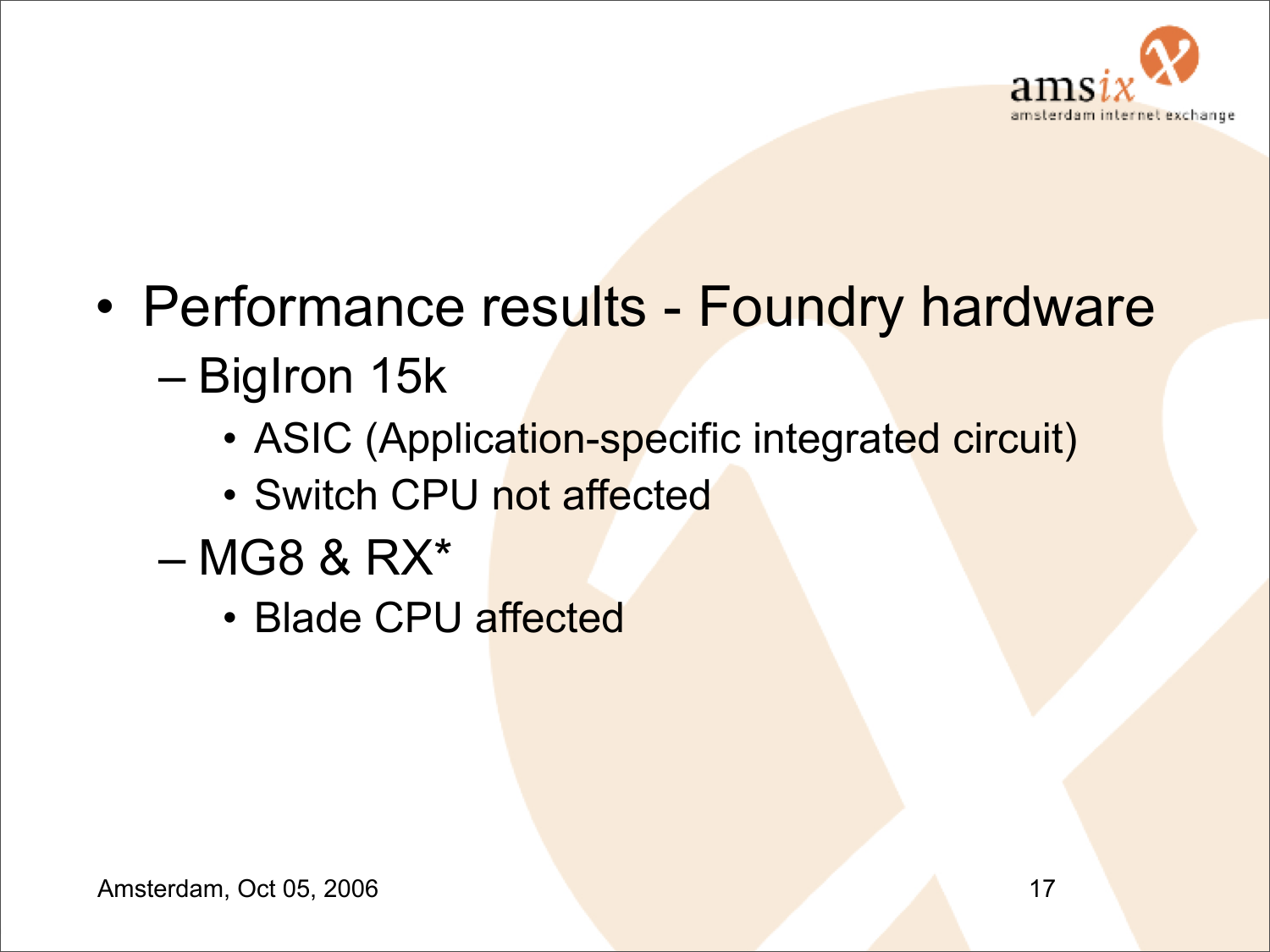

#### • Performance results - Foundry hardware

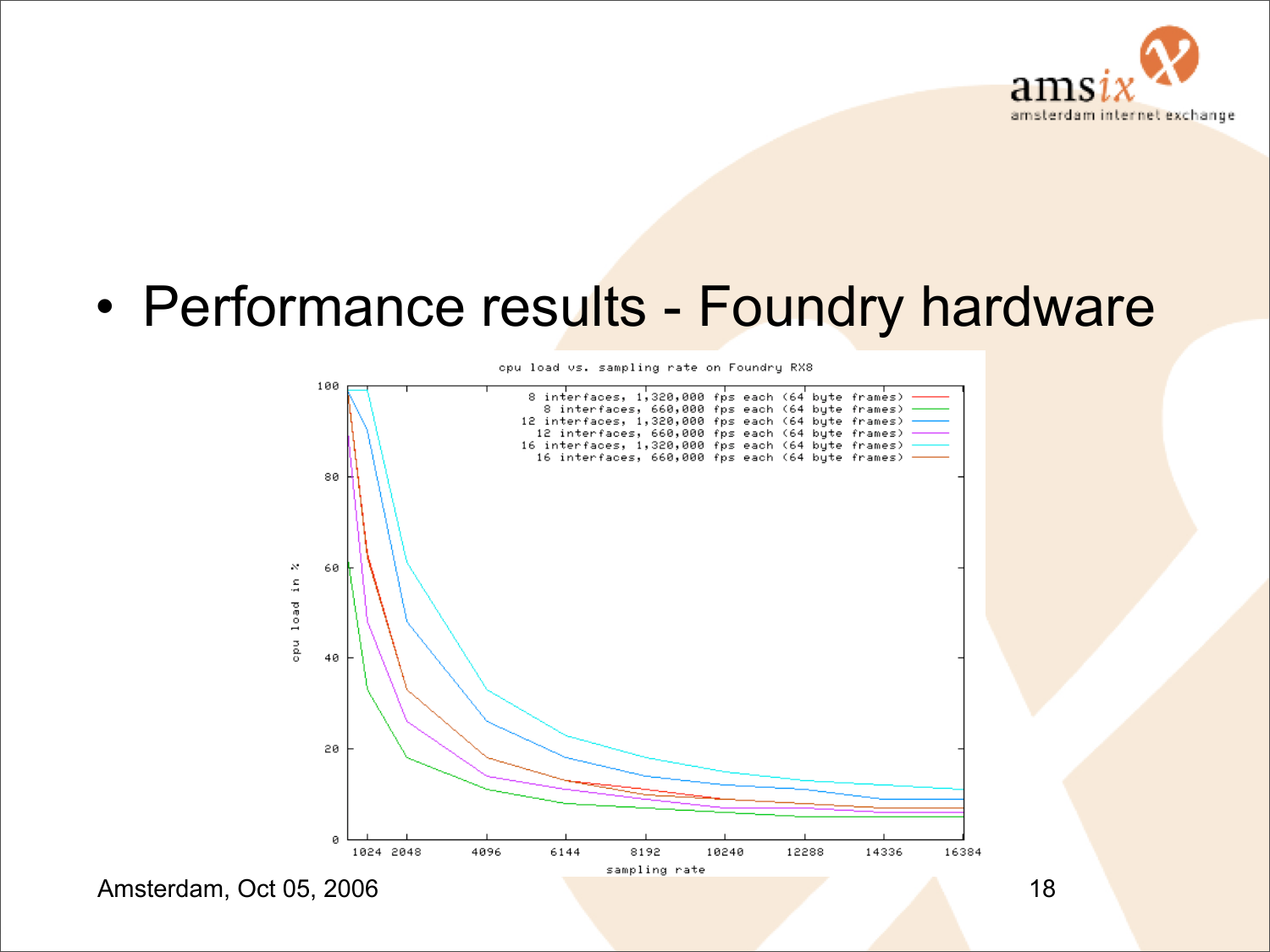

- Software developed at AMS-IX
	- Analysis:
		- Ether type graph percentage of IPv4, IPv6, ARP and other
		- Total IPv6 traffic graph in bps and pps
		- Member-2-Member analysis in bps and pps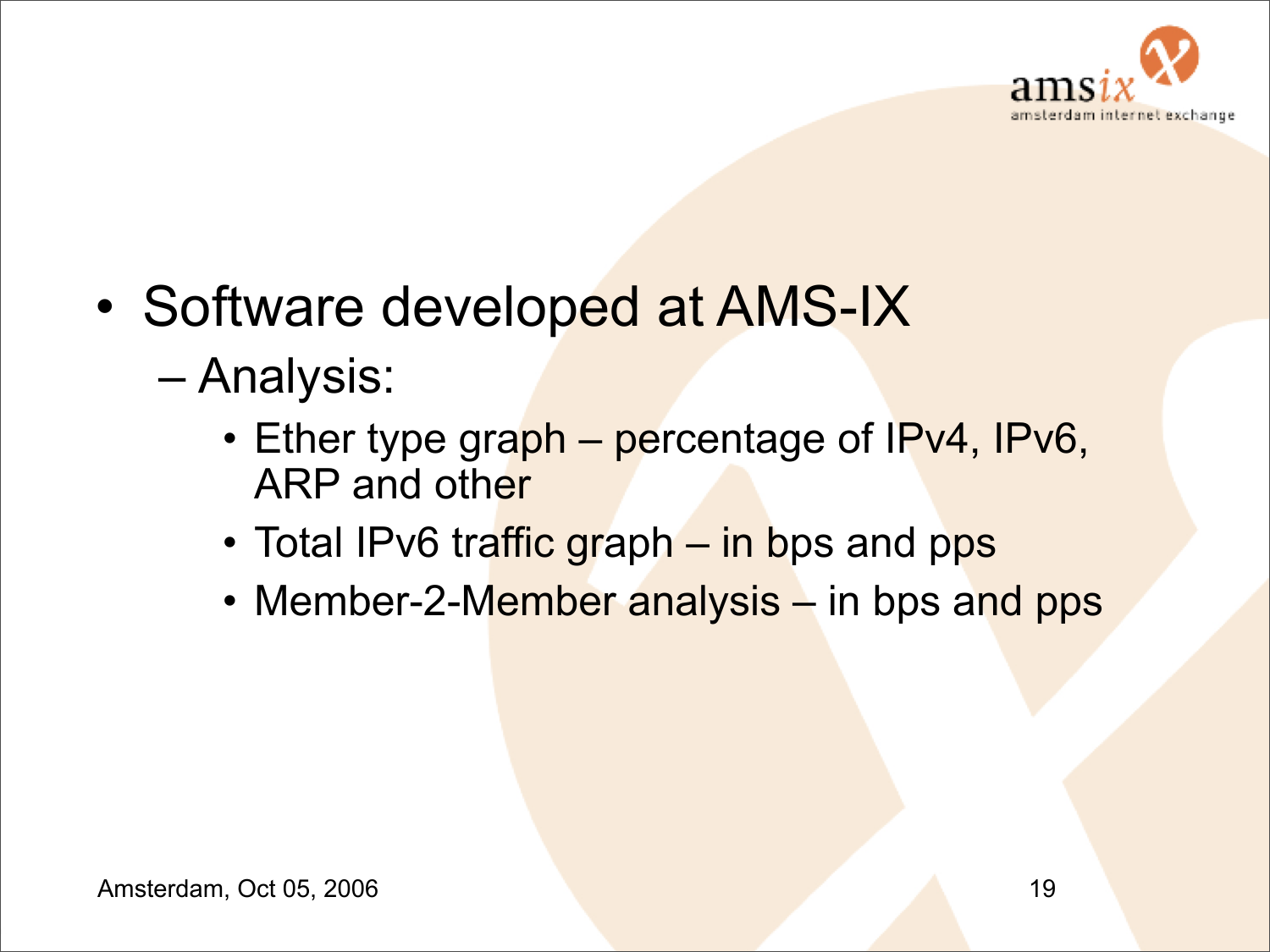

#### • Results – Ether type

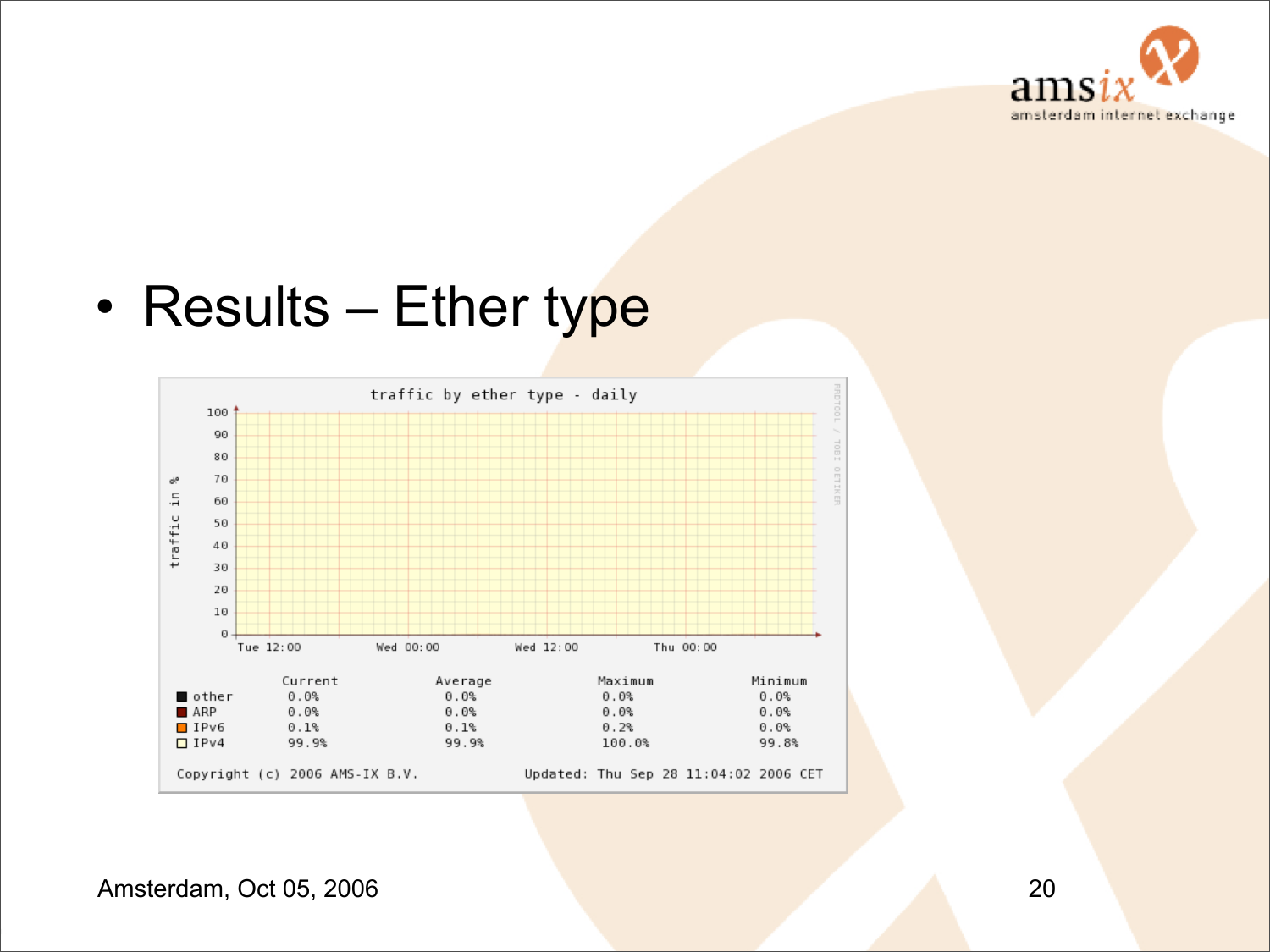

#### • Results - Total IPv6 traffic - bps

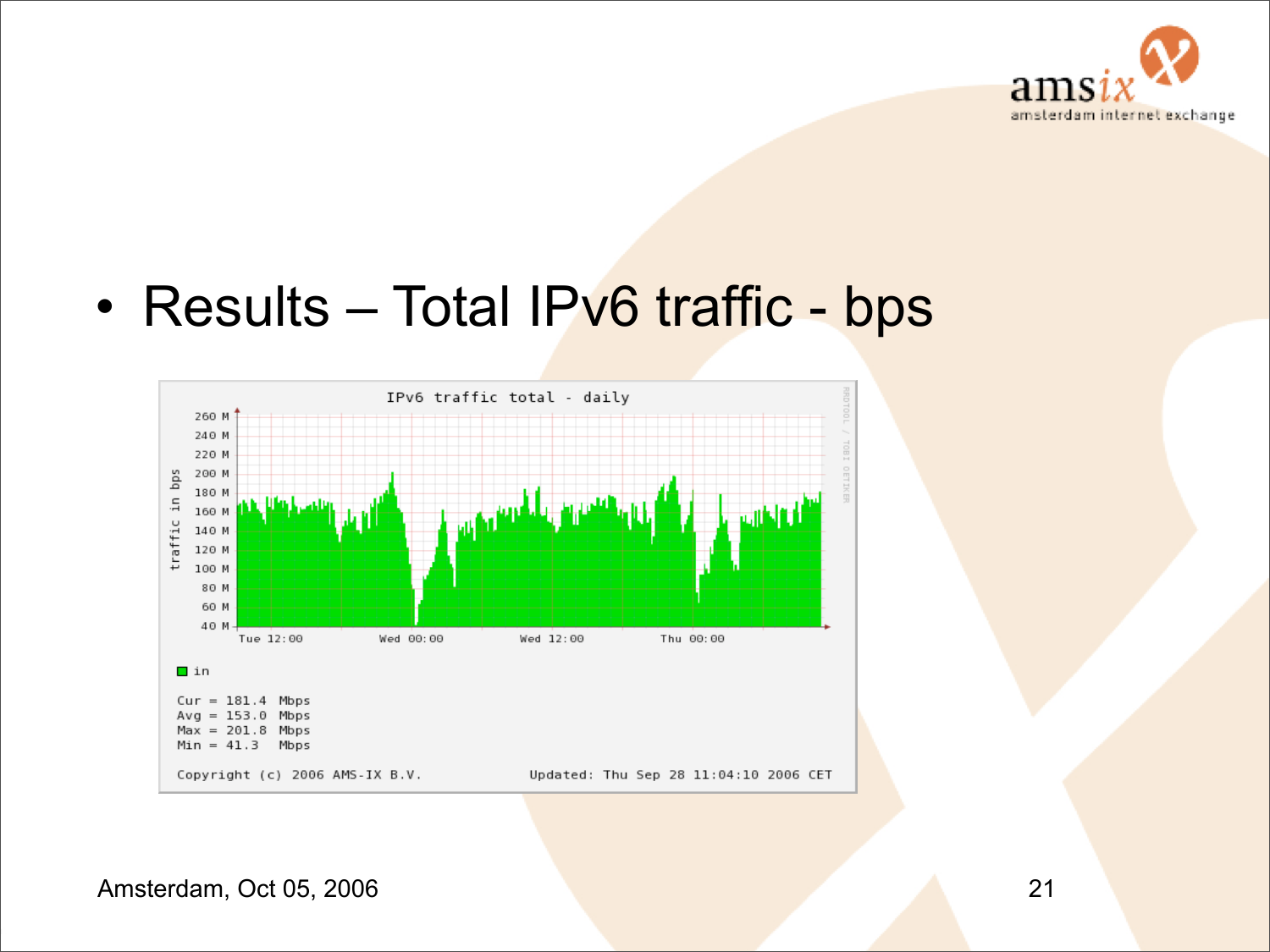

#### • Results - Total IPv6 traffic - pps

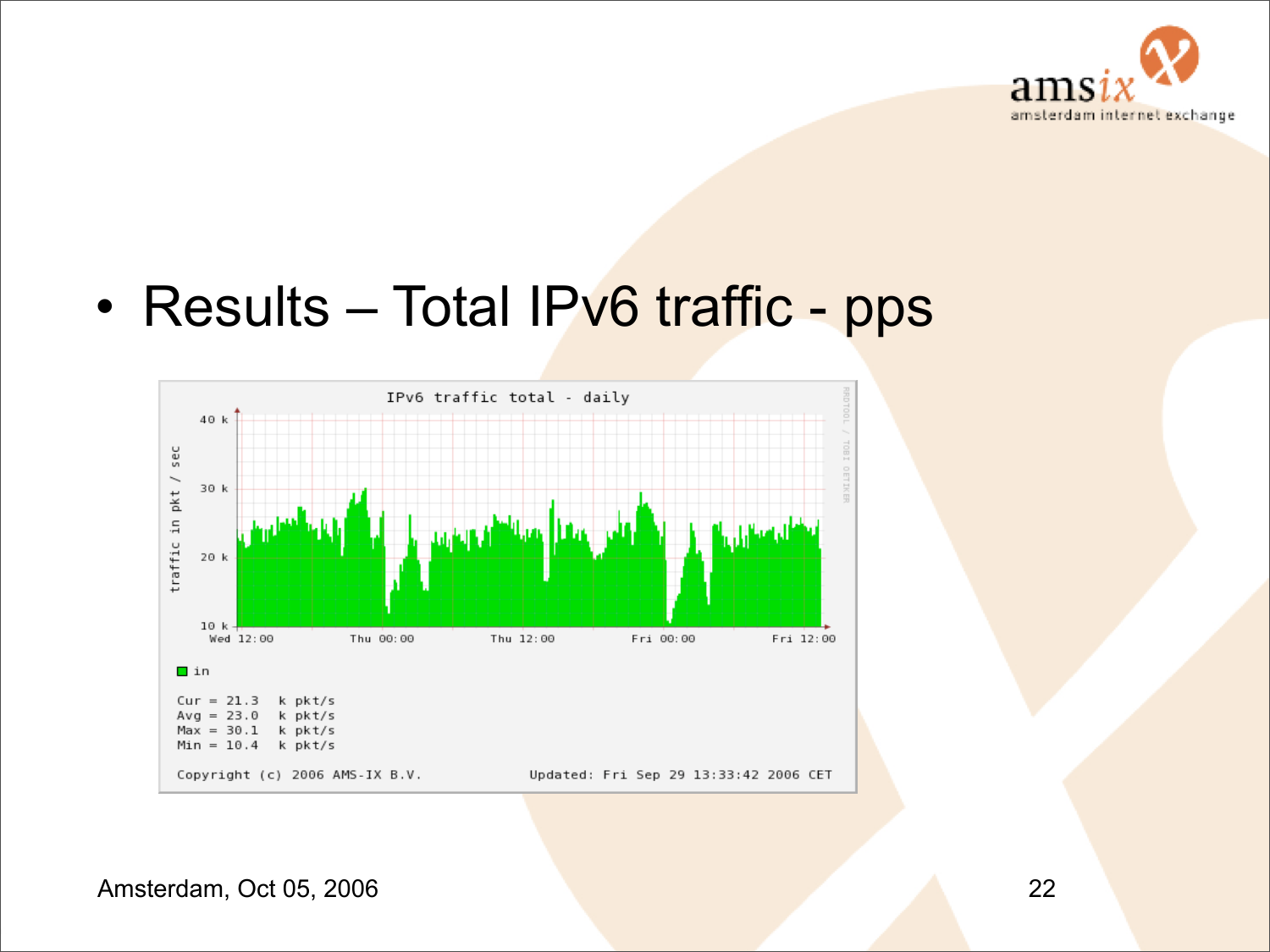

#### • Results – Member-2-Member traffic

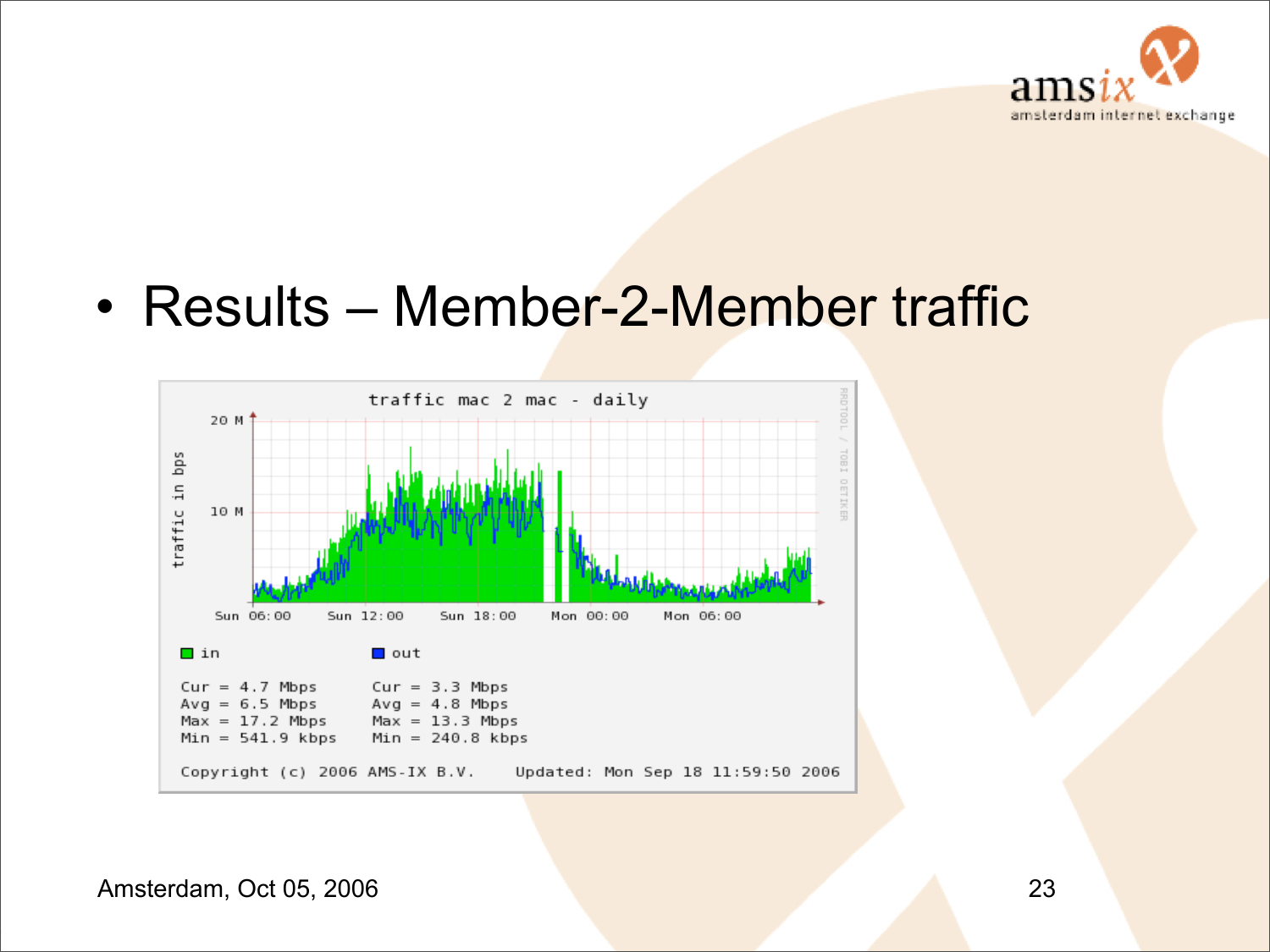

#### • Results – Member-2-Member traffic

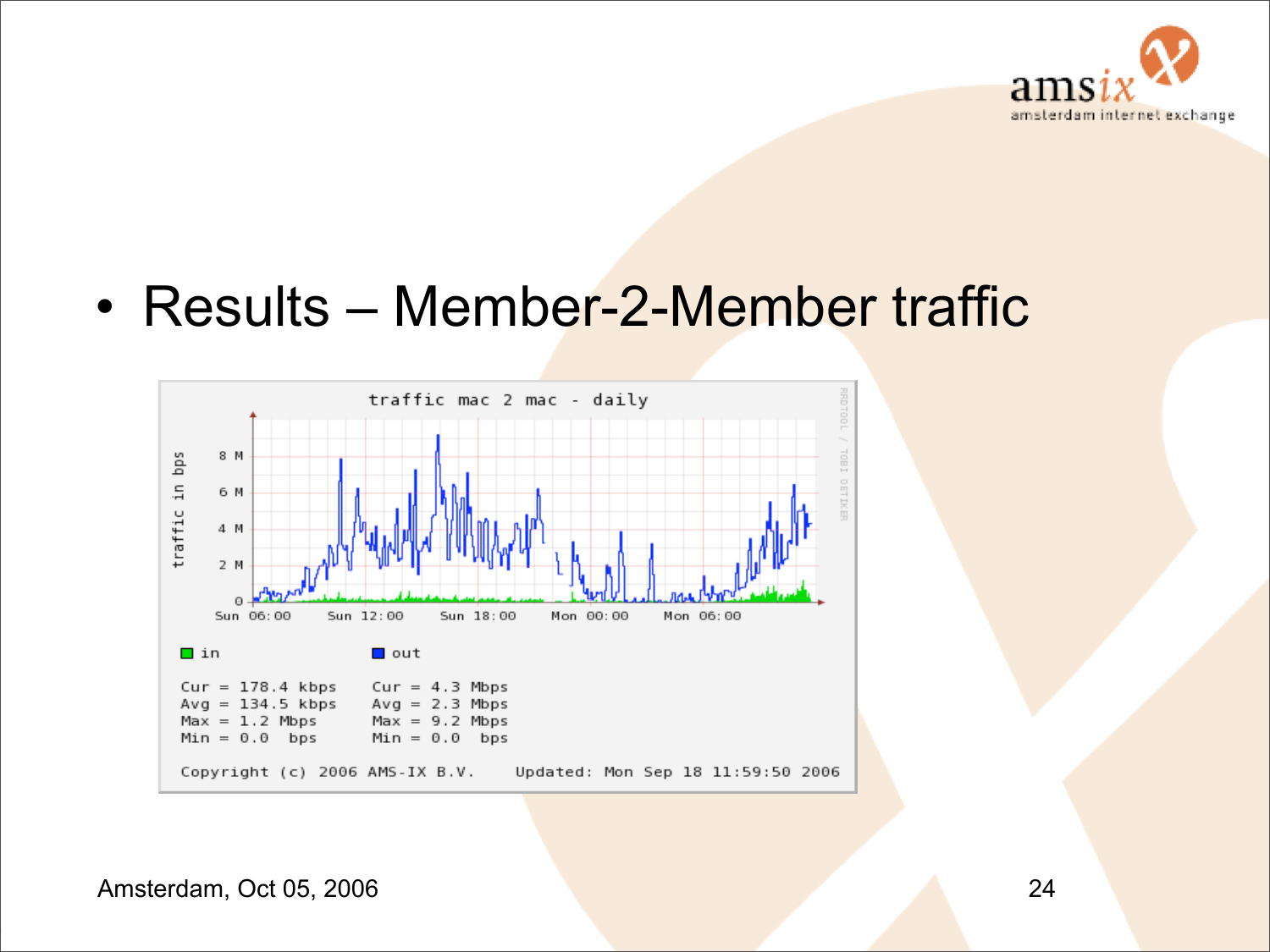

#### • Future plans

#### – Use counter samples:

- Separate interfaces
- Aggregated links
- Backbone links
- Core network

• ...

– ...